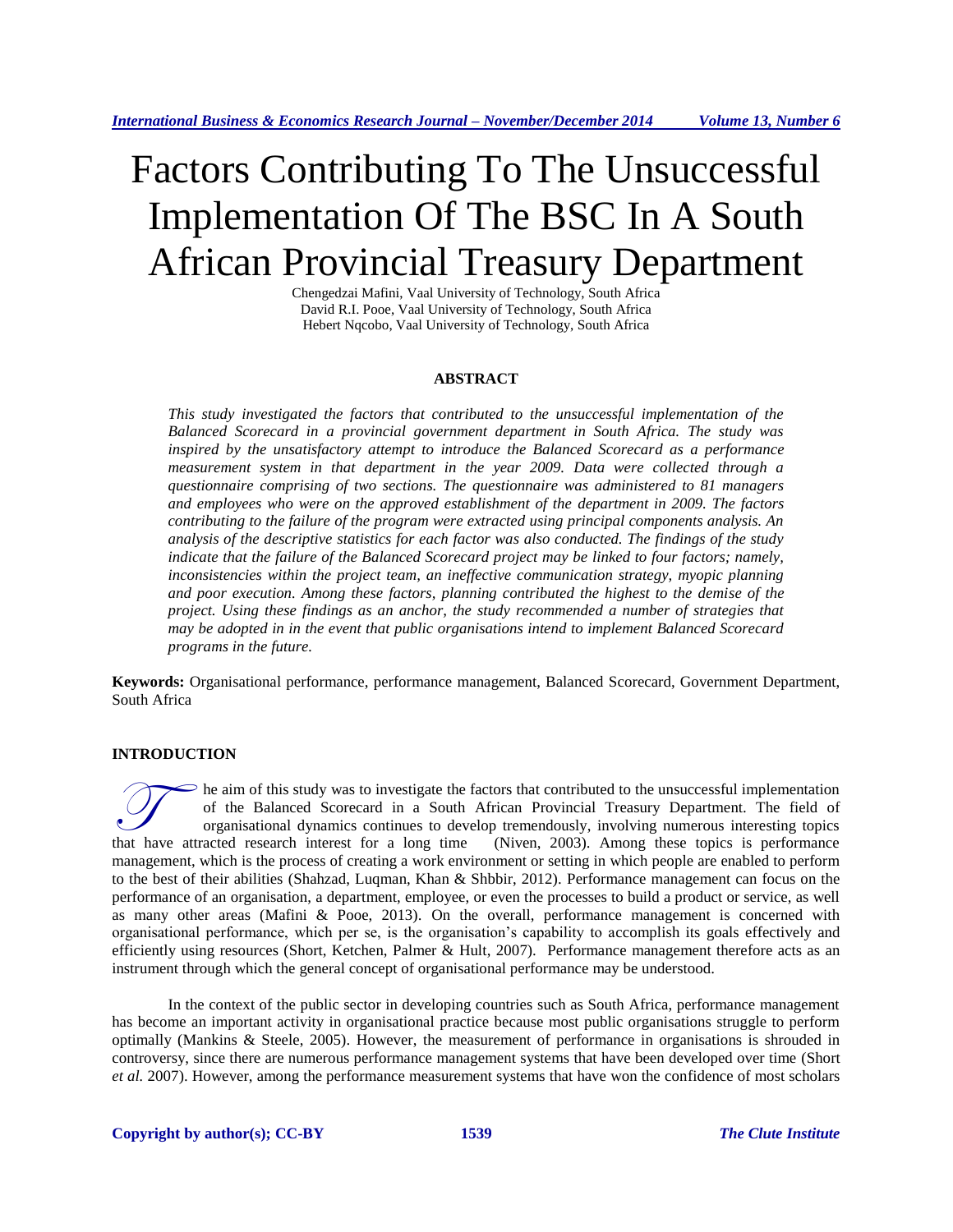as well as experts in the field of performance management, is the Balanced Scorecard (BSC), which has gained prominence as a tool for both performance management as well as strategic management.

#### **THE BALANCED SCORECARD (BSC)**

The BSC is an instrument used for measuring and managing the overall performance of an organisation and that of employees at all levels of the organisational hierarchy (Asif, Bresson & Moskowitz, 2007). As highlighted by its developers, Kaplan and Norton (1996) the BSC measures performance across the four balanced perspectives; namely, financial, customers, internal business processes, and learning perspectives. It provides managers with the instrumentation for navigating future competitive success and functions as the cornerstone of a company's current and future success (Molleman, 2007). Figure 1 illustrates a basic BSC:



Source: (Kaplan & Norton, 2010) **Figure 1:** A Basic Balanced Scorecard

The (BSC) as a performance measurement and management system has won the confidence of most scholars and experts in the organisational settings, both in the private and public sectors (Johnsen, 2001). There several reasons for this domination. For instance, as suggested by Niven (2003) the BSC was developed through a careful selection of a set of quantifiable measures derived directly from an organisation's strategy, which makes it a multipurpose mechanism. The BSC acts as a systematic attempt to measure the relationship between the results and the operating activities of an organisation, and also as a powerful instrument to communicate the organisation's goals and objectives to operating managers (Norreklit, 2003). It offers managers a balanced presentation of both financial and operational measures (Kaplan & Norton, 1992). Chan and Ho (2000) add that the BSC may be regarded as both a performance measurement and strategic management system. According to Niven (2006) the BSC assists organisations to overcome three key issues; namely, effective organisational performance measurement; the rise of intangible assets; and the challenge of implementing strategy. Therefore, the BSC, if implemented properly, is a versatile instrument capable of adding value to the organisation in several ways.

Paranjape, Rossiter and Pantano (2006) argue that the BSC, of all performance measuring systems, is the most popular, least criticised and widely implemented framework. Otley (1999) opines that the BSC approach of linking performance measures with business unit strategy could be its major strength. Lipe and Salterio (2000)

## **Copyright by author(s); CC-BY 1540** *The Clute Institute*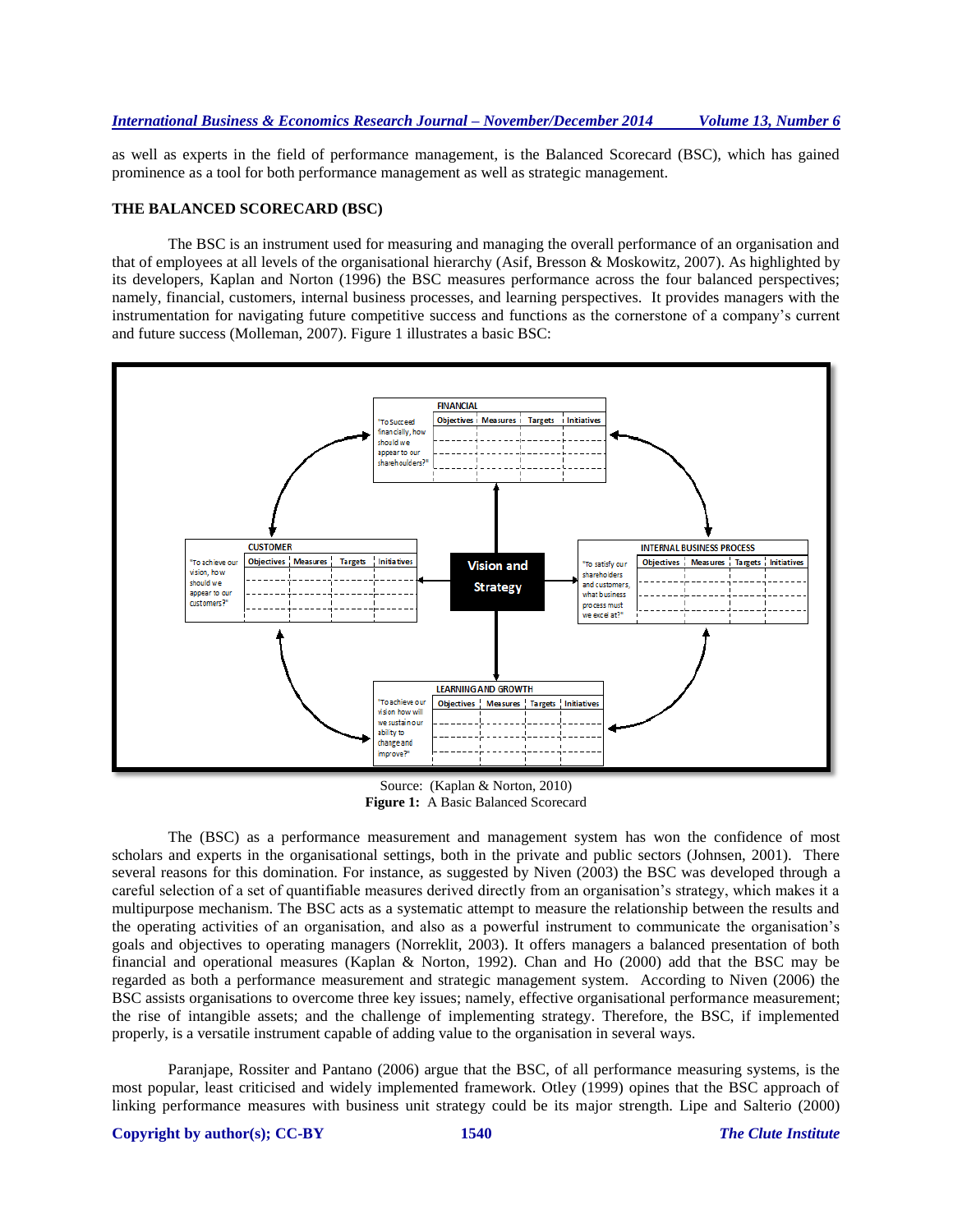concur that implementing the BSC should improve managerial decision making through the alignment of performance measures with the goals and strategies of the firm and the firm's business units. Furthermore, Pineno (2007) regards the right timing and marketing of the BSC as major contributing factor to its success. Marketing activities are critical and, as such, must be continuous since they involve making information available to the team members (employees, supervisors and managers) who will be responsible for developing or constructing the BSC, as well as management members and employees who will be responsible for its implementation (Perderson, 2002).

Despite its advantages, the BSC has shortcomings that have been identified by several scholars. Johnsen (2001) regards the BSC, to some extent, as an extended model of Management by Objectives (MBO). Norreklit (2003) challenges the BSC by asserting that long-term financial performance cannot be generically attributed to increased customer loyalty, and further argues that the promotion of the BSC through the use of rhetoric is not justifiable on any scientific grounds. Chang (2007) regards the inability of the public sector institutions to articulate their mission and associated strategies as a major challenge in implementing the Balanced Scorecard. Furthermore, Schalm (2007) highlights that scores of public sector institutions fail to implement the BSC successfully. It is logical then to assume that any public organisation may face challenges regarding the adoption of the BSC.

#### **PROBLEM STATEMENT**

A selected Provincial Government Department in South Africa adopted a position to introduce the BSC to all of its divisions with the prime intention of improving performance. This decision was taken during the 2009/10 financial year. It was envisaged that the BSC would replace the traditional performance management system that was in place at the time, which was the Performance Management and Development System (PMDS), to ensure efficiency and effectiveness in service delivery. It was also anticipated that the adoption of the BSC would facilitate the easier identification of the exact problem area/s whenever performance related issues were encountered, which would assist in instituting appropriate remedial action/s. However, the BSC program was ineffective after several attempts to introduce it in the department proved unsuccessful. The program was then dropped and the department continued with its use of the conventional performance management system. Since the later system has been in place for up to four decades, and has its own shortcomings, a need still exists to replace it with a more current and relevant performance management system, such as the BSC. This provides an impetus for conducting this study in the sense that before any attempt to re-introduce the BSC in the department, a need exists to diagnose the factors that contributed to the demise of the first attempt. The identification of the factors contributing to the failure of the BSC program cannot be left to speculation but have to be explored empirically. Once these contributory factors have been identified, it becomes easier to implement another BSC program without reinventing the wheel of failure. Remarkably, there is scant empirical evidence on the unsatisfactory implementation of the BSC program in the provincial government department in question. This study attempts to address this gap and provide new scientific evidence to this matter. Therefore, the purpose of the study was to determine the factors that contributed to the unsuccessful implementation of the BSC in a South African Provincial Treasury Department. The study is important in that it provides management with information that could be useful to public organisations in drawing up strategies for the successful implementation of performance management programmes in their own contexts.

#### **METHOD**

#### **Research Approach**

The research design encompassed both a review of the literature and an empirical study. It was deemed important to conduct a review of related literature as this would strengthen the procedure to be used, restrict data collection to what is of material value to the study and help in data verification (Babbie, 2010). Various literature related to the topic under study were therefore reviewed; most of which related to the subject of the BSC, and were sourced from journal articles, textbooks, magazines, newspapers, and the Internet.

#### **Empirical Study**

The empirical part of the study involved a number of protocols such as the selection of the sample entities, instrumentation, statistical analysis and ethical considerations.

# **Copyright by author(s); CC-BY 1541** *The Clute Institute*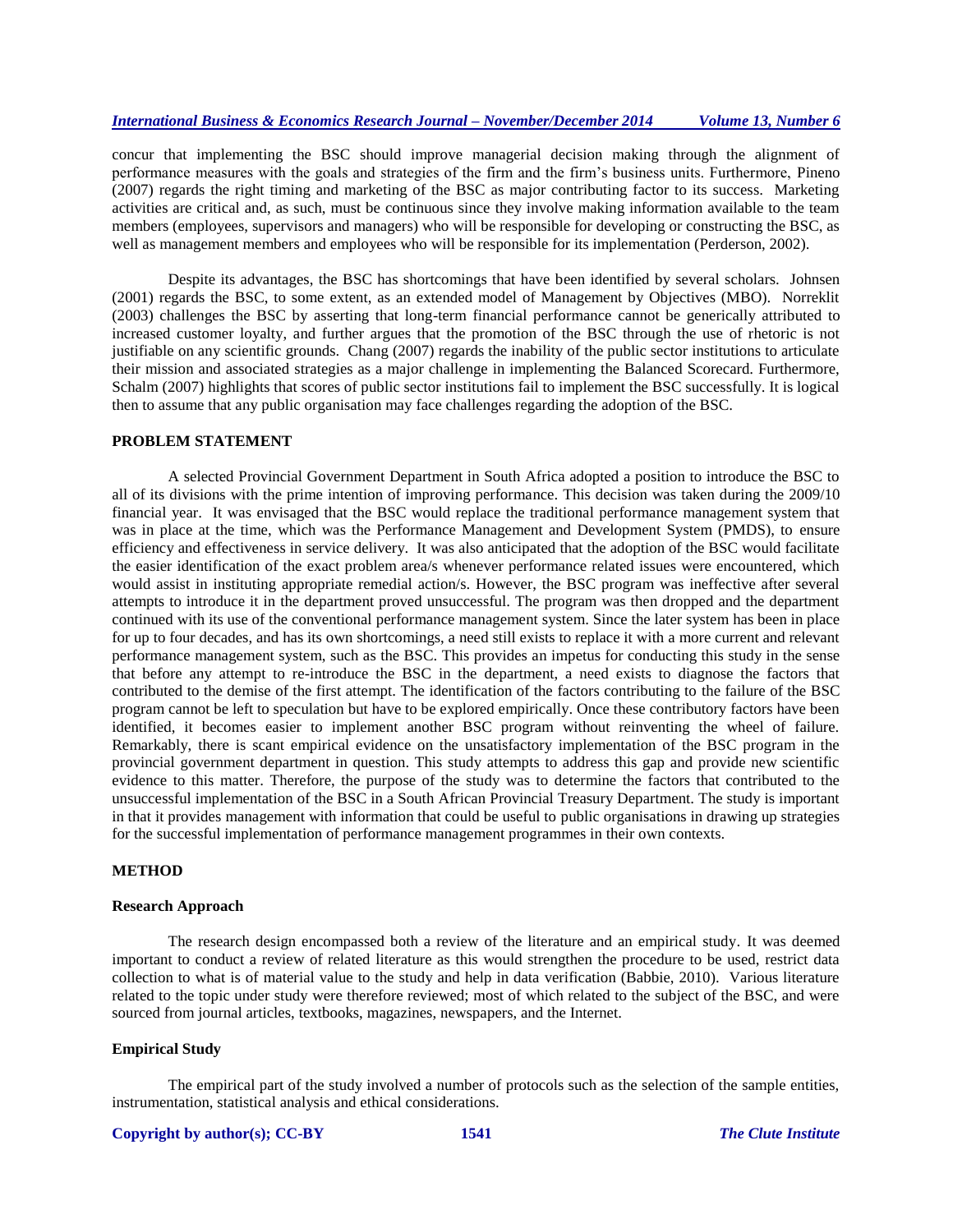# **Participants**

The target population was composed of management and employees of the South African Provincial Treasury Department's approved establishment during 2009/10 financial years, which is the period when the BSC program was unsuccessfully implemented. This population consisted of 1090 individuals. The actual sample consisted of 81 individuals who were selected using the non- probability availability method. The availability technique was chosen for this study in order to counter possible challenges regarding some members of the population who were difficult to reach due to, among others, geographical dispersion.

#### **Instrumentation And Data Collection Methods**

Primary data were collected by means of a structured two- section questionnaire. The questionnaire was designed in order to meet the objectives of the research. To reduce any inconsistencies within the questionnaire, a pre-test involving 15 respondents, followed by a pilot study involving 20 respondents, were conducted, in accordance with the recommendation by Cooper and Schindler (2008). Both the pre-test sample as well and the pilot test sample were selected using the availability technique. As mentioned before, the final questionnaire was partitioned into two sections. The first section was designed to elicit the respondent's biographical information, while the second section was designed to elicit information pertaining to various aspects regarding the implementation of the BSC within the government department in question. Likert-scale type questions, ranging from 1- strongly agree to 5- strongly disagree were used in the second section of the questionnaire.

# **Ethical Considerations**

A number of ethical considerations were adhered to during the study. Permission to conduct the study was obtained from the government department in question prior to the commencement of the study. Respondents were neither forced nor coaxed to participate in the research, but did so voluntarily, through their informed consent. The principle of non-disclosure was followed as the identities of the respondents were not revealed. It was also agreed that the research results would not be made available for use outside the agreement made with respondents. In addition to the aforementioned aspects, all sources from which the information was obtained were acknowledged, as suggested by Goddard and Melville (2005).

#### **Statistical Analysis**

Basic descriptive statistics such as the mean, median, mode, and standard deviations, among others, were used as the primary vehicles in the analysis of the collected data. To facilitate this process, a combination of two computerised statistical packages; MS Excel and Statistical Package for the Social Sciences (SPSS version 21.0) were employed.

#### **RESEARCH RESULTS**

#### **Biographic Profile Of Respondents**

An analysis of the gender of respondents revealed that 40.2% (n=33) of respondents were males whereas 59.8% (n=49) were female. After collapsing the respondents' ages, it emerged that  $9.8\%$  (n=8) fell in the 26 to 35 years age category, 32.9% (n=27) fell in the 36 to 45 years category, 40.2% (n=33) fell in the 46 to 55 age cohort and 17.1% (n=14) were at least 56 years old. In terms of their tenure in the department at the time the BSC was introduced to the department, 9.8% (n=8) had been employed for less than 2 years, 14.6% (n=12) had between 2 to 5 years of service, 25.6% (n=21) had between 6 to 9 years of completed service, and 50% (n=41) had been in the department for more than 9 years. With reference to the type of employment contract, a majority of the respondents  $(95.1\%; n=78)$  were permanent staff. With regard to the level of formal education, 46.3% (n=38) of the respondents had a matric 2.4% (n=2) held certificates, 20.7% (n=17) possessed diplomas, 17.1% (n=14) were holders of Degrees and 13.4%  $(n=11)$  had postgraduate qualifications. Approximately 3.7%  $(n=3)$  occupied executive management positions in the department, 8.5% (n=7) were senior managers, 25.6% (n=21) were middle managers, 18.3% (n=15)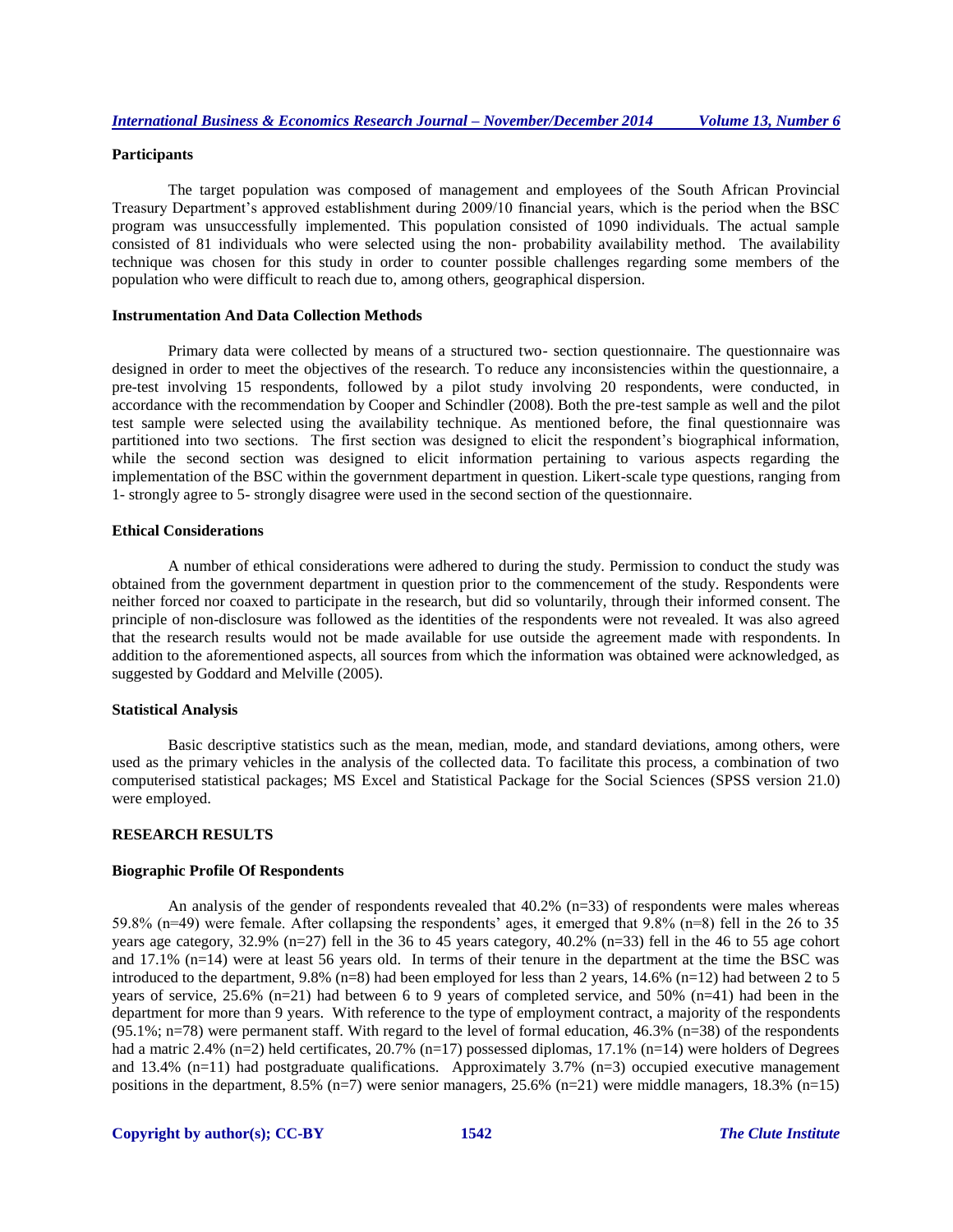were line managers, 9.8% (n=8) fell in the category of specialist staff, 30.5% (n=25) were clerical/administrative staff, and 3.7% (n=3) fell in the category of other staff.

## **Validity and Reliability**

Green, Caracelli and Graham (1989) define validity as the degree to which an instrument measures what it is supposed to measure. The same authors define reliability as the extent to which a test or a procedure produces similar results under constant conditions. In this study, validity was ascertained through conducting a pre-test with 15 respondents. Since no previous instrument had been developed such a questionnaire was developed specifically for this study, pre-testing was followed by the pilot testing of 20 questionnaires to establish the reliability of the instrument. Content, construct, convergent and predictive validities were assessed by an evaluation of the questionnaire by experts in the field. To ascertain the reliability of the questionnaire, the Cronbach alpha was used. According to Blanche, Durrheim and Painter (2006), an alpha value greater than 0.70 indicates that questionnaire type scales are internally consistent (reliable). In the current study, an overall scale reliability of 0.84 as measured by the Cronbach alpha was attained, which attests to the satisfactory internal consistency of the scale.

## **Extraction of Factors Contributing the Failure of the BSC Project**

The factors extracted in the study comprised four dimensions that accounted for 57% of the variance explained by the factors. These factors were computed through the Principal Component Analysis (PCA) using Varimax rotation. The naming of the factors and the description is reported in Table 1.

| Factor | Label         | <b>Cronbach Alpha</b> | <b>Operational Description</b>                                                                                                                      |
|--------|---------------|-----------------------|-----------------------------------------------------------------------------------------------------------------------------------------------------|
|        | Project team  | 0.867                 | This refers to the levels of skills and expertise as well as the<br>involvement of the individuals and groups involved in the<br><b>BSC</b> project |
| 2      | Planning      | 0.831                 | This refers to the preparation for the implementation of the<br>BSC.                                                                                |
| 3      | Communication | 0.848                 | This refers to the manner in which the BSC was marketed to<br>all stakeholders in order to obtain their support.                                    |
| 4      | Execution     | 0.785                 | This refers to activities involved in the actual implementation<br>of the BSC project as well as the general attitudes toward the<br>BSC.           |

**Table 1:** Factors Contributing To The Unsuccessful Implementation Of The BSC Project

The summated means of the factors contributing to the unsuccessful implementation of the BSC project were computed to establish the mean ranking of the dimensions in terms of importance rating. The results are reported in Table 2.

| <b>Table 2:</b> Means, Standard Deviation And Mean Ranking Of Factors |    |                       |                               |                     |  |  |
|-----------------------------------------------------------------------|----|-----------------------|-------------------------------|---------------------|--|--|
| Factor                                                                |    | <b>Std. Deviation</b> | <b>Mean</b><br>$\overline{x}$ | <b>Mean Ranking</b> |  |  |
| Project Team                                                          | 81 | 0.792                 | 2.964                         |                     |  |  |
| Planning                                                              | 81 | 0.724                 | 3.935                         |                     |  |  |
| Communication                                                         | 81 | 0.738                 | 3.816                         |                     |  |  |
| Execution                                                             | 81 | 0.705                 | 2.713                         |                     |  |  |
| Scale: 1=Strongly disagree; 5= Strongly agree                         |    |                       |                               |                     |  |  |

An analysis of Table 2 shows that the means of the factors ranged between 2.713 and 2.964. In the ranking of the mean scores, planning ( $\bar{x}$   $\geq$  3.935) emerged as the highest scoring factor, with execution ( $\bar{x}$   $\geq$  2.713) occupying the bottom-most position. This result demonstrates that amongst the factors extracted in this study, planning contributed most to the unsuccessful implementation of the BSC project and execution contributed the least.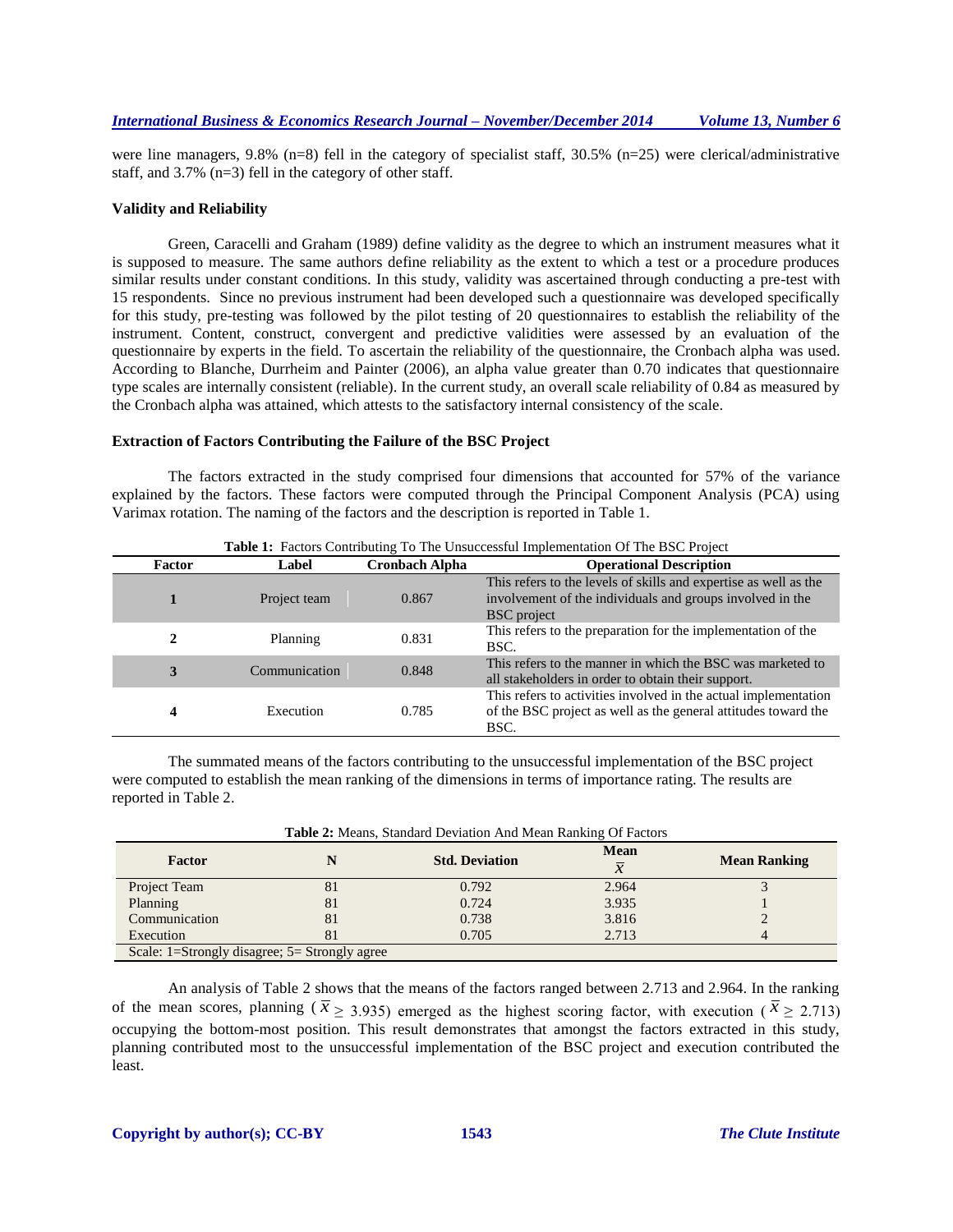# **Analysis of Frequencies**

# **Factor 1: The Project Team**

The respondents' perceptions regarding the BSC project team are reported in Table 3.

| Table 3: Frequencies On Perceptions Regarding The Project Team |                                                                       |                                     |                           |                          |                 |                                        |
|----------------------------------------------------------------|-----------------------------------------------------------------------|-------------------------------------|---------------------------|--------------------------|-----------------|----------------------------------------|
| <b>Item</b>                                                    | <b>Description</b>                                                    | <b>Strongly</b><br>Disagree $(\% )$ | <b>Disagree</b><br>$(\%)$ | <b>Neutral</b><br>$(\%)$ | Agree<br>$(\%)$ | <b>Strongly Agree</b><br>$\frac{6}{2}$ |
| <b>B17</b>                                                     | Senior managers were<br>involved in the<br>development of the BSC     | 3(3.7)                              | 57(70.4)                  | 11(3.6)                  | 10(12.3)        | 00(00)                                 |
| <b>B19</b>                                                     | Implementing the BSC<br>required a lot of manpower                    | 6(7.4)                              | 6(7.4)                    | 2(2.5)                   | 16(19.8)        | 51(63.0)                               |
| <b>B21</b>                                                     | The manager in charge of<br>the BSC program was<br>suitably qualified | 56(69.1)                            | 11(13.6)                  | 2(2.5)                   | 12(14.8)        | 00(00)                                 |
| <b>B22</b>                                                     | The BSC was developed by<br>qualified consultants                     | 2(2.5)                              | 61(75.3)                  | 3(3.7)                   | 12(14.8)        | 3(3.7)                                 |
| <b>B26</b>                                                     | The BSC program team<br>was composed of capable<br>staff              | 57(70.4)                            | 6(7.4)                    | 5(6.2)                   | 11(13.6)        | 2(2.5)                                 |
| <b>B27</b>                                                     | The BSC program team<br>members worked together<br>very well          | 8(9.9)                              | 7(8.6)                    | 56(69.1)                 | 9(11.1)         | 1(1.2)                                 |
| <b>B32</b>                                                     | The BSC was implemented<br>by experts                                 | 52(64.2)                            | 5(6.2)                    | 2(2.5)                   | 8(9.9)          | 14(17.3)                               |

An analysis of the results yielded several inconsistencies associated with the human resource function's involvement in the BSC project. As indicated by approximately 74% (n=60) of the respondents, senior managers of the department were not actively involved in the BSC project. The absence of senior managers is a natural albatross to any organisational program (Smith, 2006). The program also required enormous manpower investments, which the department probably could not meet, as echoed by 83% (n=67) of the respondents. Moreover, the skills and capabilities of those in charge of the program were inadequate to meet the demands of a program of such a magnitude as the BSC project. This is exhibited by the fact that a majority of the respondents  $(83\%; n= 67)$  doubted the abilities of the manager who was in charge of the program while 78% ( $n= 63$ ) cast aspersion on the skills of both the consultants who developed the BSC to be used in the department as well as the team that spearheaded the program.

Generally, performance management systems must be resident within the training and development component or sub-component and manned with appropriately qualified officials or practitioners (Robbins, Odendaal & Roodt, 2004). Alternatively, performance management can be operated under the auspices of Human Resource Utilisation and Capacity Building sub-function that in turn reports to Human Resource Management and Development Business Unit (Kaplan & Norton, 2001). This deportment typically ensures that technical as well as generic skills and competencies are addressed which are crucial in addressing effectiveness and efficiency of the organisation through its human resources (Rompho, 2011). It appears that in the case under scrutiny, this best practice was disregarded, which lead to the secondment as well as the employment of under qualified individuals and groups to run the BSC project.

## **Factor 2: Planning**

The respondents' perceptions regarding planning are reported in Table 4.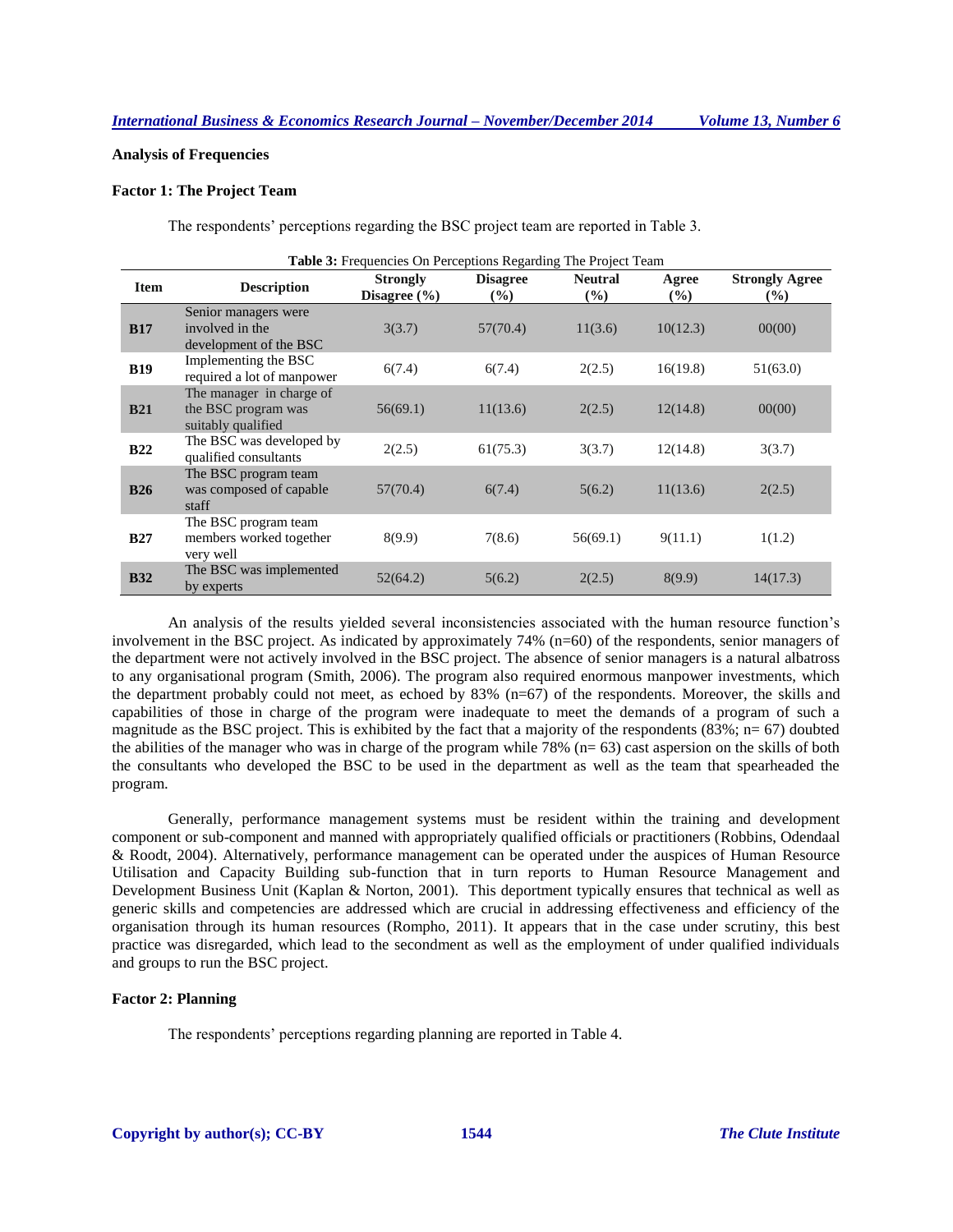| <b>Table 4:</b> Frequencies on Perceptions Regarding Planning |                                                                                                                       |                                     |                                  |                          |              |                              |
|---------------------------------------------------------------|-----------------------------------------------------------------------------------------------------------------------|-------------------------------------|----------------------------------|--------------------------|--------------|------------------------------|
| <b>Item</b>                                                   | <b>Description</b>                                                                                                    | <b>Strongly</b><br>Disagree $(\% )$ | <b>Disagree</b><br>$\frac{6}{2}$ | <b>Neutral</b><br>$($ %) | Agree<br>(%) | <b>Strongly Agree</b><br>(%) |
| B7                                                            | The BSC was linked to the<br>mission and vision of the<br>department                                                  | 2(2.5)                              | 52(64.2)                         | 8(9.9)                   | 18(22.2)     | 1(1.2)                       |
| <b>B11</b>                                                    | The BSC was linked to the<br>strategic objectives of the<br>department                                                | 4(4.9)                              | 59(72.8)                         | 9(11.1)                  | 8(9.9)       | 1(1.2)                       |
| <b>B16</b>                                                    | The reward system was<br>linked to the BSC                                                                            | 64(79.0)                            | 4(4.9)                           | 3(3.7)                   | 10(12.3)     | 0(00)                        |
| <b>B24</b>                                                    | Proper objectives were<br>developed to implement the<br><b>BSC</b>                                                    | 64(79.0)                            | 5(6.2)                           | 4(4.9)                   | 8(9.9)       | 0(00)                        |
| <b>B25</b>                                                    | I believe that the BSC can<br>assist planners in the<br>department to identify what<br>should be done and<br>measured | 6(7.4)                              | 4(7.9)                           | 0(00)                    | 23(28.4)     | 48(59.3)                     |
| <b>B28</b>                                                    | The department was fully<br>prepared to implement the<br><b>BSC</b>                                                   | 48(59.3)                            | 9(11.1)                          | 12(14.8)                 | 15(14.8)     | 0(00)                        |
| <b>B29</b>                                                    | The outcome measures as<br>well as performance drivers<br>were identified                                             | 6(7.4)                              | 2(2.5)                           | 58(71.6)                 | 15(18.5)     | 0(00)                        |

In the study, it emerged that the planning of the BSC project was ineffective, as revealed through the existence of a cocktail of malfunctions that may be linked to planning. For instance,  $67\%$  (n= 54) of the respondents did not concur that the BSC was linked to the mission and vision of the department. Another 78% (n=63) professed that the BSC was not linked to the strategic objectives of the department. Additionally, at least 84% (n= 68) maintained that the BSC was not linked to the reward system. Approximately 70% (n= 57) of the respondents also affirmed that the department was ill-prepared to implement the BSC.

The failure by many public organisations to successfully implement the BSC has previously been linked to the inability to properly plan for the project. It is also commonly acknowledged that "Failure to plan is tantamount to planning to fail", as upheld by Van der Waldt and DuToit (2005). The incapability of public sector institutions to articulate their mission and associated strategies presents a major challenge in implementing the BSC (Chang, 2007). Moreover, as observed by Schalm (2007), scores of public sector institutions fail to implement the BSC successfully. The failure to link the BSC to the reward system is a potential source of conflict as employees may feel that successful implementation of the BSC program can result in reduced remuneration for them. It appears then that poor all-round planning is indeed a major factor behind the unsuccessful implementation of the BSC program in the Provincial Government department under study.

## **Factor 3: Communication**

The respondents' perceptions regarding communication issues are reported in Table 5.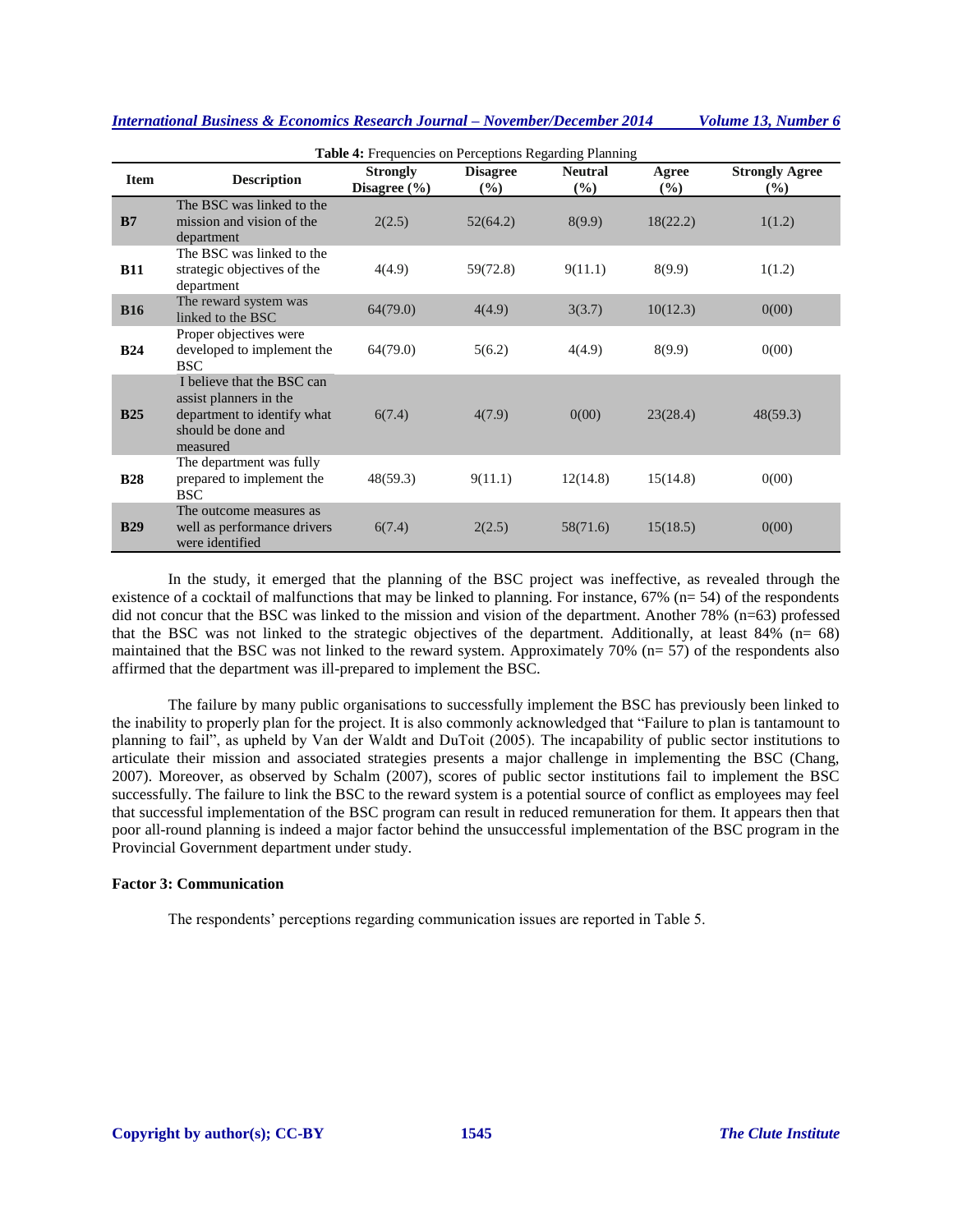| Table 5: Frequencies Regarding Communication |                                                                                                                                      |                                 |                        |                       |              |                                |  |
|----------------------------------------------|--------------------------------------------------------------------------------------------------------------------------------------|---------------------------------|------------------------|-----------------------|--------------|--------------------------------|--|
| <b>Item</b>                                  | <b>Description</b>                                                                                                                   | <b>Strongly</b><br>Disagree (%) | <b>Disagree</b><br>(%) | <b>Neutral</b><br>(%) | Agree<br>(%) | <b>Strongly Agree</b><br>(9/0) |  |
| <b>B1</b>                                    | The reasons why the BSC<br>was introduced in the<br>department were clearly<br>explained                                             | 20(24.7)                        | 25(30.9)               | 21(25.9)              | 14(17.3)     | 1(1.2)                         |  |
| B <sub>2</sub>                               | The benefits associated with<br>the BSC were clearly<br>explained                                                                    | 27(33.3)                        | 17(21.0)               | 16(19.8)              | 1(1.2)       | 20(24.7)                       |  |
| B <sub>5</sub>                               | The linkage between the<br>strategic focus of the<br>department and the Batho<br>Pele principles was clearly<br>explained            | 7(8.6)                          | 47(58.0)               | 1(1.2)                | 19(23.5)     | 7(8.6)                         |  |
| <b>B6</b>                                    | The difference between the<br>performance management<br>that was in place at the time<br>and the BSC was clearly<br>explained        | 16(19.8)                        | 27(33.3)               | 24(29.6)              | 14(17.3)     | 0(00)                          |  |
| <b>B8</b>                                    | The degree to which the<br>BSC would incorporate the<br>operational measures that<br>would drive future<br>performance was explained | 42(51.9)                        | 8(9.9)                 | 10(12.4)              | 10(12.4)     | 11(13.6)                       |  |
| <b>B9</b>                                    | The support of senior<br>management was secured                                                                                      | 12(14.8)                        | 26(32.1)               | 27(33.3)              | 6(7.4)       | 10(12.4)                       |  |
| <b>B12</b>                                   | I understand the factors that<br>are important for the BSC to<br>succeed<br>There was an adequate                                    | 8(9.9)                          | 8(9.9)                 | 36(44.4)              | 27(33.3)     | 2(2.5)                         |  |
| <b>B14</b>                                   | explanation of how the<br>BSC is important to my<br>specific areas of<br>functionality                                               | 18(22.2)                        | 23(28.4)               | 34(42.0)              | 6(7.4)       | 0(0.00)                        |  |
| <b>B15</b>                                   | I was taught how to use<br>a BSC                                                                                                     | 35(43.2)                        | 27(33.3)               | 14(17.3)              | 0(00)        | 5(6.2)                         |  |

An analysis of Table 3 gave an expose′ of several communication issues that contributed to the demise of the BSC program in the Provincial Government Department. Approximately 56% (n=69) of the respondents indicated that the reasons behind the introduction of the BSC in the department were not adequately explained to them. A further 54% (n=67) professed ignorance toward the benefits associated with the use of the BSC. Approximately 53% (n=65) of respondents perceived that they could not understand the difference between the performance system that was in use at that time and the BSC. A large number of the respondents (46%; n=37) highlighted that the program was implemented without the support of senior management. Additionally, most respondents (76%;  $n= 62$ ) indicated that they did not possess the skills required in using a BSC whilst approximately 51% (n=41) perceived that the importance of the BSC to their specific areas of functionality was inadequately explained to them prior to the implementation of the program.

The findings of this study demonstrate that information sessions that were held in the department to market the BSC program were fundamentally ineffective. Consequently, most of the internal stakeholders did not benefit from these marketing attempts, a factor which contributed to the eventual failure of the program. As suggested by Pineno (2007) marketing is a very powerful instrument as it is not only intended to make people get information pertaining to the new venture, but also assists in getting support or buy-in for all respective role-players. The right timing and marketing of the BSC partly contributes to its success Kallás (2006). Therefore, the possibility that the BSC would have been successful could have been enhanced significantly by marketing the program effectively to the entire inventory of management and employees in the department.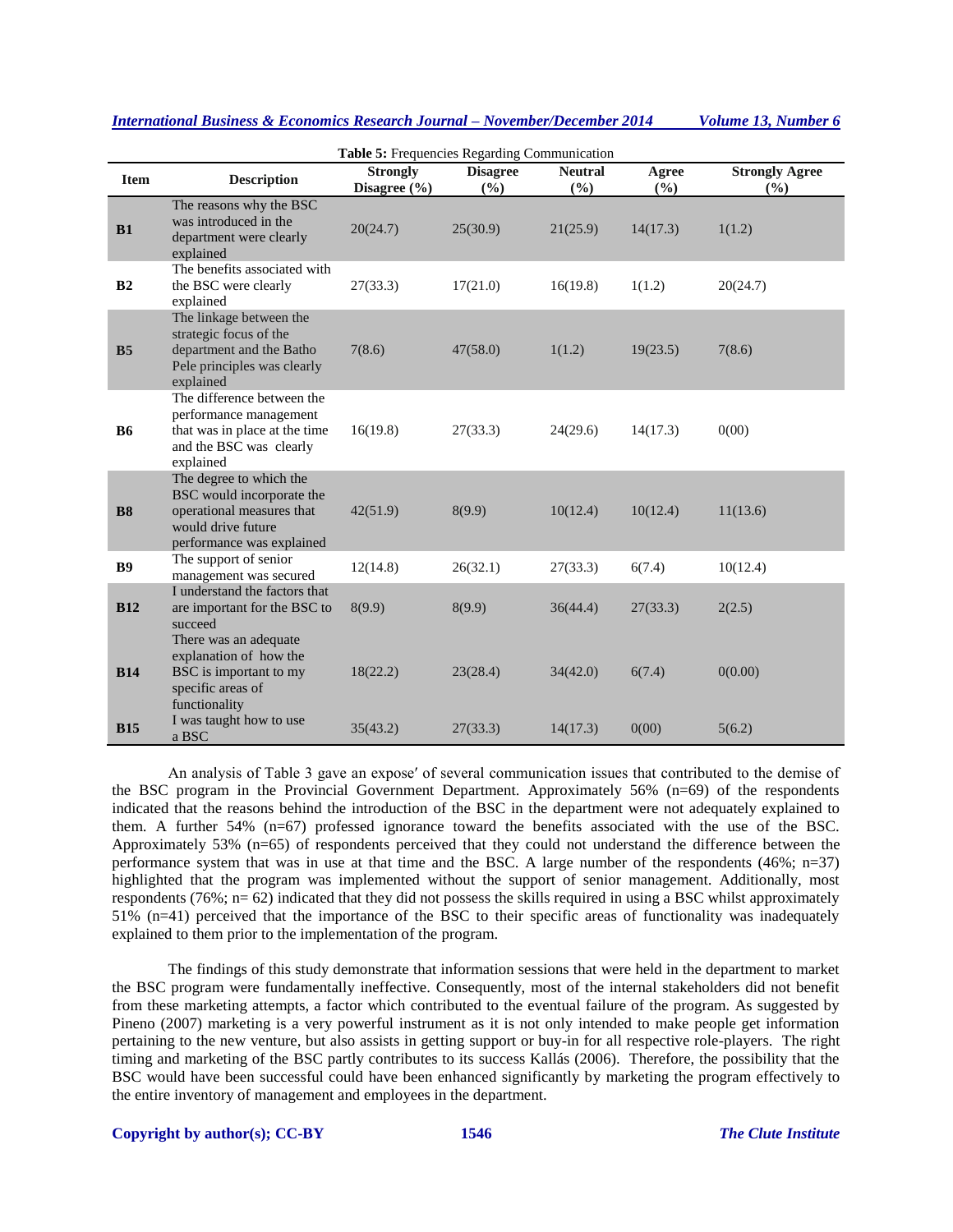# **Factor 4: Execution**

The respondents' perceptions regarding the execution factor are reported in Table 6.

|             | Table 6: Frequencies On Perceptions Regarding Execution                                                                                                   |                                     |                          |                         |                 |                                |  |
|-------------|-----------------------------------------------------------------------------------------------------------------------------------------------------------|-------------------------------------|--------------------------|-------------------------|-----------------|--------------------------------|--|
| <b>Item</b> | <b>Description</b>                                                                                                                                        | <b>Strongly</b><br>Disagree $(\% )$ | <b>Disagree</b><br>(9/0) | <b>Neutral</b><br>(9/0) | Agree<br>$(\%)$ | <b>Strongly Agree</b><br>(9/0) |  |
| B3          | I feel that the BSC is an<br>effective performance<br>management tool                                                                                     | 4(4.9)                              | 2(2.5)                   | 12(14.8)                | 17(21.0)        | 46(56.8)                       |  |
| <b>B4</b>   | The BSC was going to be<br>introduced to all<br>departments at the same<br>time                                                                           | 4(4.9)                              | 14(17.3)                 | 52(64.5)                | 11(13.6)        | 0(00)                          |  |
| <b>B13</b>  | I feel that the BSC should<br>be reintroduced in the<br>department                                                                                        | 9(11.1)                             | 6(7.4)                   | 5(6.2)                  | 40(49.4)        | 21(25.9)                       |  |
| <b>B18</b>  | Specific Computer software<br>were used to implement the<br><b>BSC</b>                                                                                    | 20(24.7)                            | 57(70.4)                 | 4(4.9)                  | 0(00)           | 0(00)                          |  |
| <b>B23</b>  | I feel that the effective<br>implementation of the BSC<br>may enable the department<br>to perform better                                                  | 4(4.9)                              | 9(11.1)                  | 3(3.7)                  | 47(58.0)        | 18(22.2)                       |  |
| <b>B30</b>  | I feel that proper<br>implementation of the BSC<br>can lead to the continuous<br>improvement of strategic<br>performance and results in<br>the department | 3(3.7)                              | 4(4.9)                   | 2(2.5)                  | 52(64.2)        | 20(24.7)                       |  |
| <b>B31</b>  | The implementation of the<br><b>BSC</b> was done<br>electronically<br>Implementation of the BSc                                                           | 47(58.0)                            | 27(33.3)                 | 1(1.2)                  | 4(4.9)          | 2(2.5)                         |  |
| <b>B33</b>  | was benchmarked against<br>other organisations that had<br>been successful in<br>implementing it                                                          | 31(38.27)                           | 28(43.57)                | 6(7.4)                  | 9(11.1)         | 7(8.64)                        |  |

With regard to the execution of the BSC project, there was an almost unanimous (95%; n=77) view that there was limited use of relevant computer software applications in the program. It also emerged that the BSC was not benchmarked against other organisations, as indicated by 82% ( $n=$  59) of the respondents. These two findings demonstrate the hesitancy by those in charge of the project to adhere to best practice. Since any system that involves people is susceptible to bias and manipulation, it is necessary to use available BSC software to avoid these elements during implementation (Johnsen, 2001). In addition, it is generally recommended that benchmarking with other organisations be conducted prior to the implementation of a BSC project in order to learn from them (Kaplan & Norton, 1992).

Perhaps the most notable feature in this section is the optimism expressed by the respondents regarding future implementation of the BSC in the department. Approximately 75% (n= 61) of the respondents perceived that it is necessary to launch another BSC program in the department. A majority of the respondents (78%; n=64) felt that the BSC is an effective performance management tool while another 80% (n= 65) felt that the successful implementation of the BSC may enable the department to perform better. Such responses offer a glimpse of hope that the department should initiate another BSC program, *albeit* after addressing the bottlenecks identified in this study.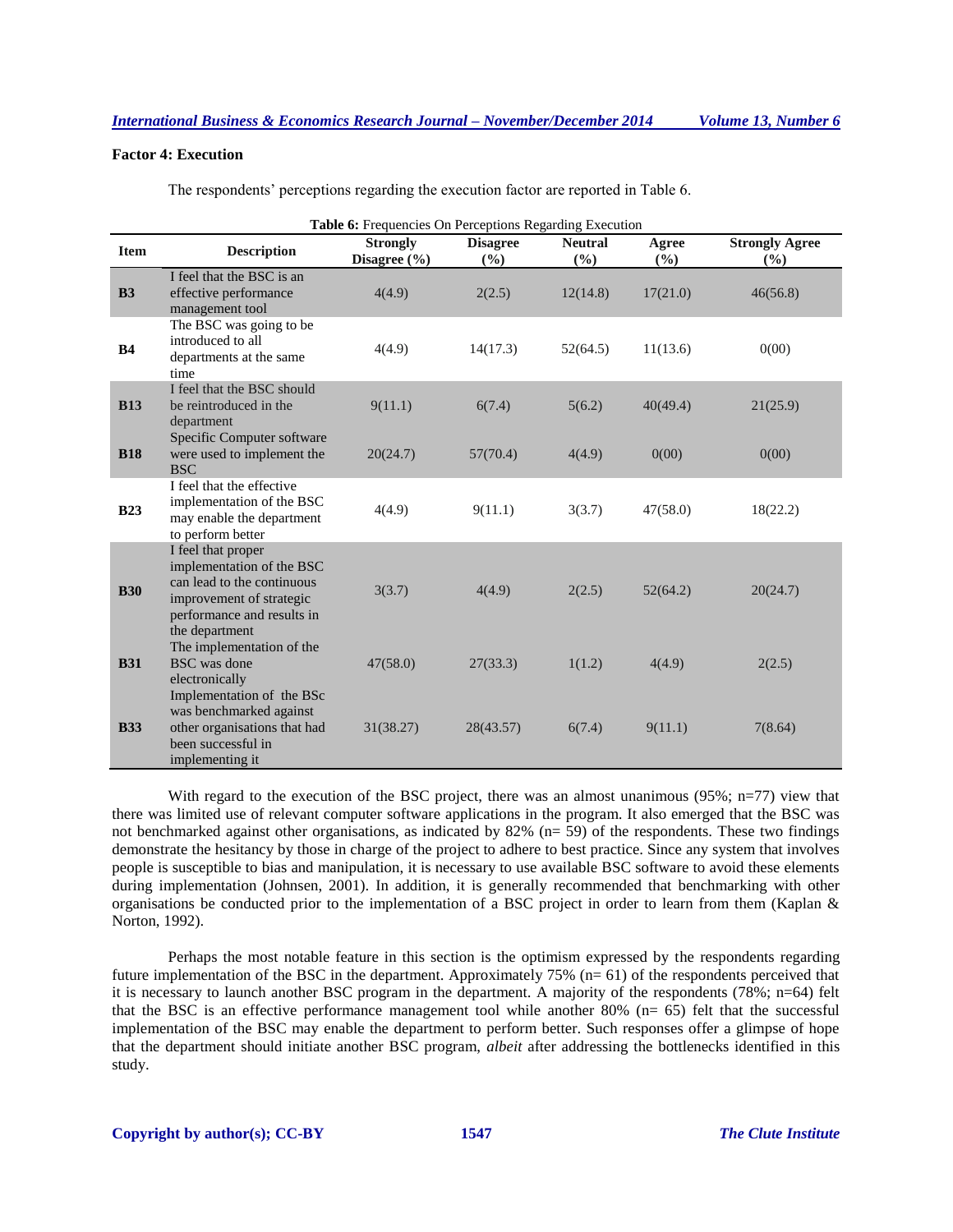# **CONCLUSIONS**

The main purpose of the study was to determine the factors that contributed to the unsuccessful implementation of the BSC in a South African Provincial Treasury Department. Four factors; namely, the project team, planning, communication and execution were identified as the driving forces behind the failure of the program. More specifically, the following emerged as dominant sub-factors;

- The BSC was not properly marketed within the department to ensure that management and employees clearly understood the BSC concept and the value it would add to the department's operations.
- The support of senior management and other strategic constituencies who were going to be affected by the successful implementation of the BSC was not secured prior to the initiation of the program.
- There was no comprehensive plan for marketing the BSC program as well as for ensuring the existence of synergy between the BSC and the performance management system that was in place at that time.
- The role to be performed by consultants who developed the BSC was obscure. Had the role of the consultants been clarified, it would have been easier to identify challenges that were going to be experienced during the implementation process.
- There are doubt on the levels of skill and expertise of the officials who conducted the BSC orientation workshops.
- There was no multidisciplinary team or committee composed of individuals from various sections of the department that was selected to oversee the implementation of the BSC.

# **RECOMMENDATIONS**

In general, the introduction of the BSC constitutes a 'cultural change initiative' (Bloomfield 2002) that represents a paradigm shift with regard to the performance management approach adopted in the organisations. In view of this, the department should have employed change management techniques to ensure that the BSC was widely accepted by the employees at operational and management levels. With reference to the marketing of the program, it would have been helpful to obtain the support or buy-in of all managers and employees prior to the implementation of the program. In the implementation of the BSC system, it was necessary to assure employees that the reward system was linked to the BSC, and was be able to reward excellent individual and group performances. Through this posture, the support of employees would have been secured. Furthermore, the marketing of the BSC program should have been preceded by benchmarking the idea with the organisations that had previously successfully implemented similar systems, with a view to benefitting from their best practices, as prescribed by Johnsen (2001).

With regard to the apparent skills and expertise deficiencies exhibited by those in charge of the program, it is necessary that only individuals, both internal as well as external consultants, who are tried and tested in terms of their competencies are employed to spearhead all organisational programs. The use of modern information and communication technologies (ICT) must be embedded in the implementation of BSC-related systems (Schalm, 2007). This will reduce the effects of human error, bias and manipulation from those involved in executing the program. The BSC program must also be run through the oversight of a well-balanced cross-functional team. This approach finds support in Dayaram and Fung's (2012) observation that the team approach is more appropriate because organisations are able to benefit from the rich repertoire of knowledge that exists within the workforce when there is collaboration and sharing of knowledge. Last but not least, sustained monitoring and evaluation is paramount at all stages in these processes to ensure that the project continues to add values to the organisation (Lewis, 2007).

## **LIMITATIONS AND IMPLICATIONS FOR FURTHER RESEARCH**

It is common that research papers produced are affected by some limitations which make them imperfect in one way or another. This study is no exception. First, the study was based on a limited number of respondents, which makes it difficult to generalise the findings to other populations and contexts. Second, since researcher who administered the questionnaires was known to the respondents, it is possible that some respondents were more subjective than objective in their responses in the questionnaire. Additionally, some respondents were unwilling to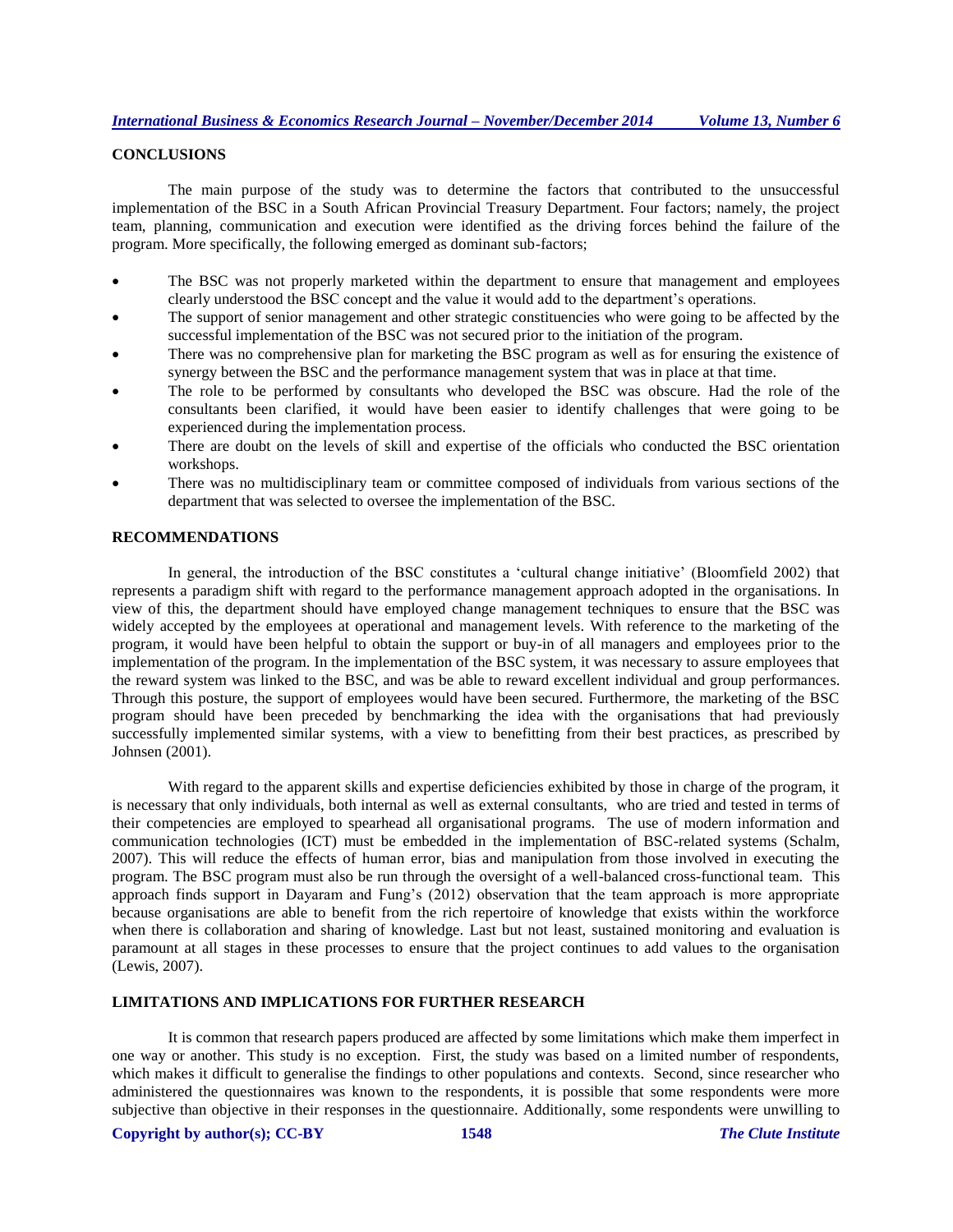participate in the study because they did not know anything about the BSC. Fourth, the exclusive reliance on descriptive statistics in the data analysis is also acknowledged.

The study has several implications for further research. Similar studies can be conducted in other government departments where comparable challenges have been experienced in the past. Future studies can be conducted using an increased number of respondents, thereby making the results easier to generalise. Moreover, more rigorous data analysis techniques can be conducted on the same study, to measure the impact of the identified factors on each other. It would also be interesting to conduct future studies on this topic using the mixed method approach that combines quantitative and qualitative approaches. This could ensure that more comprehensive responses emanating from the use of interviews for more clarity and follow-up questions on responses received through the questionnaire.

# **REFERENCES**

- 1. Asif, M., Bresson, C., & Moskowitz, M. (2007). *IT framework for the implementation of balanced scorecard in health systems: application Big and Small*. Retrieved January 21, 2014 from: [http://www.nesug.org/proceedings/nesug07/ap/ap20.pdf.](http://www.nesug.org/proceedings/nesug07/ap/ap20.pdf)
- 2. Babbie, E. (2010). *The practice of social research*.12<sup>th</sup> ed. Belmont, Wadsworth: Cengage Learning.
- 3. Blanche, T.M., Durrheim, K., & Painter D. (2006). *Research in practice: applied methods for social sciences*. Cape Town: University of Cape Town Press.
- 4. Chan, Y.L., & Ho, S.K. (2000). *The use of Balanced Scorecard in a Canadian hospital*. Retrieved October 5, 2011 from: http//www.aaahq.org/northeast/2000/q17/pdf.
- 5. Chang, A. (2007). *Balanced Scorecard implementation in the public sector: lessons learnt in a large local government authority.* Retrieved October 6, 2011 from: [http://www.afaanz.org/openconf/2009/modules/request.php?module=oc\\_program&action=view.php&id=2](http://www.afaanz.org/openconf/2009/modules/request.php?module=oc_program&action=view.php&id=228) [28](http://www.afaanz.org/openconf/2009/modules/request.php?module=oc_program&action=view.php&id=228)
- 6. Cooper, D.R. & Schindler, P.S. (2008). *Business research methods*. 2nd ed. Singapore: McGraw-Hill.
- 7. Dayaram, K., & Fung, L. (2012). *Team performance: where learning makes the greatest impact*. Retrieved January 29, 2013 from: [http://rphrm.edu.au/2012/issue1/learning.html.](http://rphrm.edu.au/2012/issue1/learning.html)
- 8. Goddard, W., & Melville, S. (2005). *Research methodology: an introduction*. 2nd ed. Lansdowne: Juta & Co.
- 9. Greene, J. C., Caracelli, V. J., & Graham, W. F. (1989). [Toward a conceptual framework for mixed-method](http://www.jstor.org/stable/1163620)  [evaluation designs](http://www.jstor.org/stable/1163620). *Educational Evaluation and Policy Analysis, 11*(3), 255-274.
- 10. Johnsen, A. (2001). Balanced scorecard: theoretical perspectives and public management implications. *Managerial Auditing Journal*, *16*(6), 319-330.
- 11. Kallás, I., & Sauaia, A.C.A. (2006). *Balanced Scorecard implementation for strategy management: variation of manager opinion in real and simulated companies.* Retrieved February 6, 2014 from: [http://www.sbaweb.wayne.edu/~absel/bkl/%5Cvol133%5C33bc.pdf.](http://www.sbaweb.wayne.edu/~absel/bkl/%5Cvol133%5C33bc.pdf)
- 12. Kaplan, R.S., & Norton, D.P. (1992). *The Balanced Scorecard – measures that drive performance.* Boston: Harvard Business Review Press.
- 13. Kaplan, R.S., & Norton, D.P. (1996). *Using the Balanced Scorecard as a strategic management system.* Boston: Harvard Business Review.
- 14. Kaplan, R.S., & Norton, D.P. (2001). *The strategy-focused organization: how Balanced Scorecard companies thrive in the new business environment.* Boston: Harvard Business Review Press.
- 15. Kaplan, R.S., & Norton, D.P. (2010). *Conceptual foundations of the Balanced Scorecard.* Boston: Harvard Business Review Press.
- 16. Lewis, J.P. (2007). *Fundamentals of project management*. 3<sup>rd</sup> ed. New York: Amacom.
- 17. Lipe, M.G., & Salterio, S.E. (2000). The Balanced Scorecard: judgmental effects of common and unique performance measures. *The Accounting Review*, *75*(3), 283-298.
- 18. Mafini, C., & Pooe, D.R.I. (2013). Performance measurement in a South African government social services department: a Balanced Scorecard approach. *A Mediterranean Journal of Social Science, 4*(14), 2039-2117.
- 19. Mankins, M.C., & Steele, R. (2005). *Turning great strategy into performance.* Boston: Harvard Business Review Press.

## **Copyright by author(s); CC-BY 1549** *The Clute Institute*